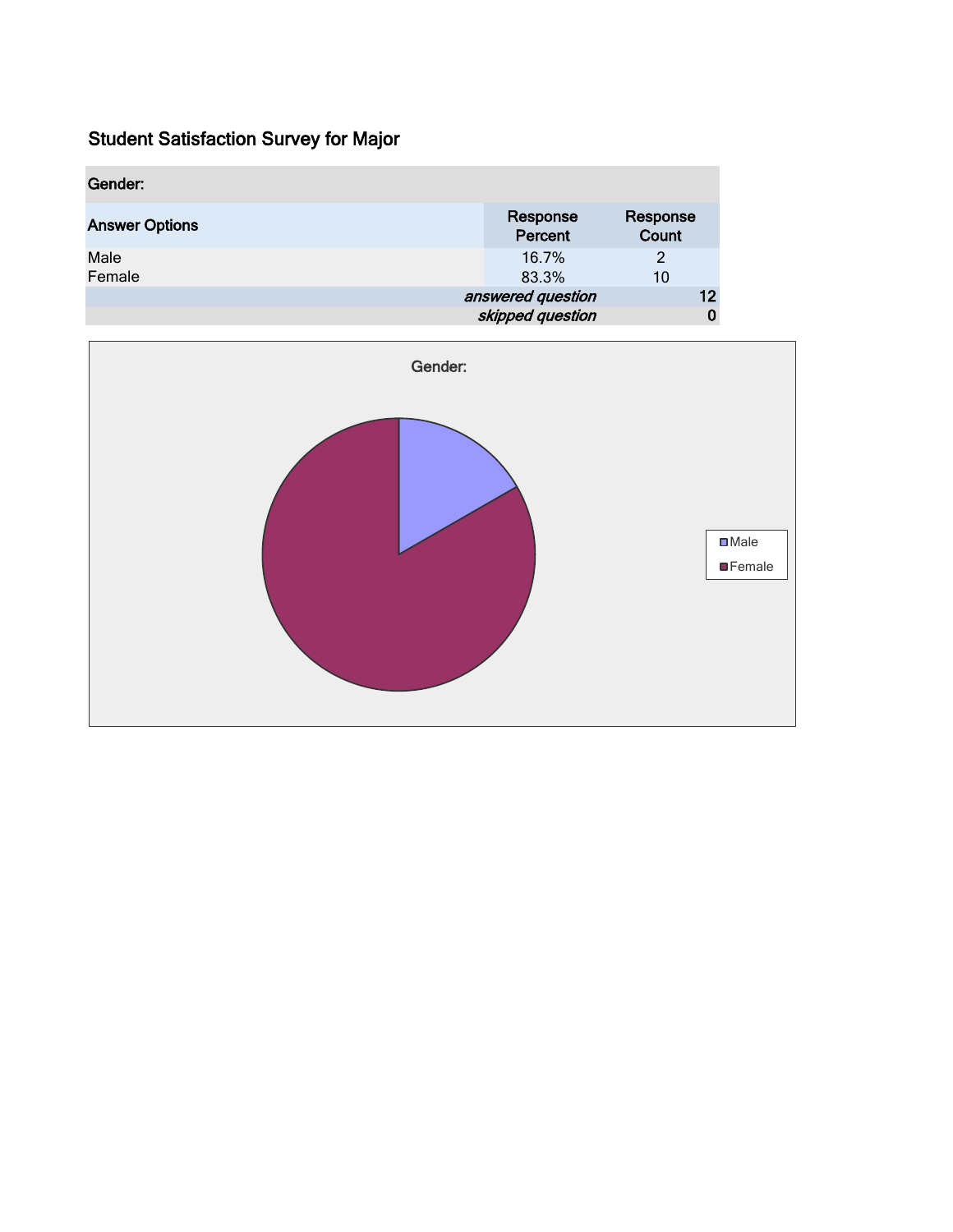| Campus:               |                     |                   |    |
|-----------------------|---------------------|-------------------|----|
| <b>Answer Options</b> | Response<br>Percent | Response<br>Count |    |
| National              | 16.7%               | $\overline{2}$    |    |
| Chuuk                 | $0.0\%$             | 0                 |    |
| Kosrae                | 0.0%                | 0                 |    |
| Pohnpei               | 83.3%               | 10                |    |
| Yap                   | $0.0\%$             | 0                 |    |
|                       | answered question   |                   | 12 |
|                       | skipped question    |                   | 0  |

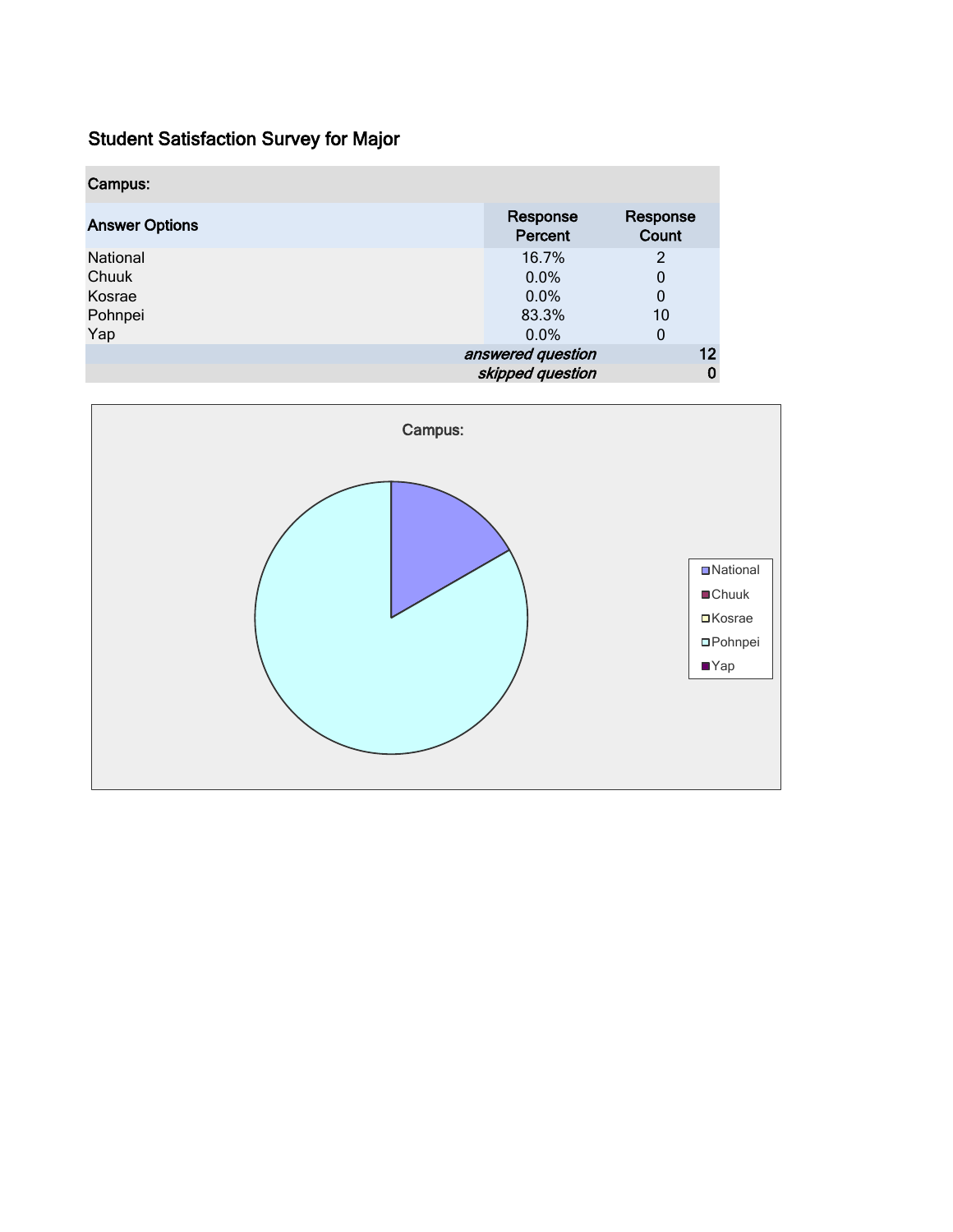| Major:                                                                    |                                                  |                                              |                                        |                                               |                                                 |                                                          |              |                             |                                             |                                                   |                      |                                         |                        |                                       |                           |
|---------------------------------------------------------------------------|--------------------------------------------------|----------------------------------------------|----------------------------------------|-----------------------------------------------|-------------------------------------------------|----------------------------------------------------------|--------------|-----------------------------|---------------------------------------------|---------------------------------------------------|----------------------|-----------------------------------------|------------------------|---------------------------------------|---------------------------|
| Associate of Science (A.S.)                                               |                                                  |                                              |                                        |                                               |                                                 |                                                          |              |                             |                                             |                                                   |                      |                                         |                        |                                       |                           |
| <b>Answer Options</b>                                                     | Ag. & Nat. Res.<br>Management                    | Agriculture                                  | <b>Business</b><br>Administration      | Computer<br>Information<br><b>Systems</b>     | <b>Hospitality and</b><br>Tourism<br>Management | Marine<br><b>Science</b>                                 | Nursing      | <b>Public Health</b>        | <b>Teacher</b><br>Education -<br>Elementary | Response<br><b>Count</b>                          |                      |                                         |                        |                                       |                           |
| Majors:                                                                   | $\mathsf 0$                                      | $\Omega$                                     | $\mathbf{0}$                           | $\mathbf 0$                                   | 12                                              | $\overline{0}$                                           | $\mathbf 0$  | $\mathbf{0}$                | $\Omega$                                    | 12                                                |                      |                                         |                        |                                       |                           |
| Associate of Arts (A.A.)                                                  |                                                  |                                              |                                        |                                               |                                                 |                                                          |              |                             |                                             |                                                   |                      |                                         |                        |                                       |                           |
| <b>Answer Options</b>                                                     | <b>Health Career</b><br>Opportunities<br>Program | <b>Liberal Arts</b>                          | Micronesian<br><b>Studies</b>          | Teacher<br>Preparation                        | Response<br>Count                               |                                                          |              |                             |                                             |                                                   |                      |                                         |                        |                                       |                           |
| Majors:                                                                   | $\overline{1}$                                   | $\mathbf{0}$                                 | $\mathbf{0}$                           | $\mathbb O$                                   | $\mathbf{1}$                                    |                                                          |              |                             |                                             |                                                   |                      |                                         |                        |                                       |                           |
| Associate of Applied Science (A.A.S.)<br><b>Answer Options</b><br>Majors: | <b>Building</b><br>Technology                    | <b>Electronics</b><br>Technology<br>$\Omega$ | Telecommunica<br>tions<br>$\mathbf{1}$ | Response<br>Count<br>$\overline{2}$           |                                                 |                                                          |              |                             |                                             |                                                   |                      |                                         |                        |                                       |                           |
| Certificate of Achievement (C.A.)                                         |                                                  |                                              |                                        |                                               |                                                 |                                                          |              |                             |                                             |                                                   |                      |                                         |                        |                                       |                           |
| <b>Answer Options</b>                                                     | Agriculture and<br>Food<br><b>Technology</b>     | <b>Basic Public</b><br>Health                | Bookkeeping                            | <b>Building</b><br>Maintenance<br>and Repair  | Cabinet<br><b>Making/Furnitu</b><br>re Making   | Career<br>Education:<br><b>Motor Vehicle</b><br>Mechanic | Carpentry    | Construction<br>Electricity | Electronic<br>Engineering<br>Technology     | Health<br><b>Assistant</b><br>Training<br>Program | Nursing<br>Assistant | Refrigerator<br>and Air<br>Conditioning | Secretarial<br>Science | Trial<br>Counselor                    | Response<br>Count         |
| Majors:                                                                   | $\mathbf{0}$                                     | $\mathbf{0}$                                 | $\mathbf 0$                            | $\mathbb O$                                   | $\mathbf 0$                                     | $\mathbf 0$                                              | $\mathbf{0}$ | $\mathbf{0}$                | $\Omega$                                    |                                                   | $\Omega$             | $\Omega$                                | $\Omega$               | $\mathbf{0}$                          | $\overline{1}$            |
| Third-Year Certificate (T.Y.C)                                            |                                                  |                                              |                                        |                                               |                                                 |                                                          |              |                             |                                             |                                                   |                      |                                         |                        |                                       |                           |
| <b>Answer Options</b>                                                     | Accounting                                       | General<br><b>Business</b>                   | <b>Public Health</b>                   | <b>Teacher</b><br>Preparation -<br>Elementary | Response<br>Count                               |                                                          |              |                             |                                             |                                                   |                      |                                         |                        |                                       |                           |
| Majors:                                                                   | $\mathbf 0$                                      | $\Omega$                                     |                                        | $\Omega$                                      |                                                 |                                                          |              |                             |                                             |                                                   |                      |                                         |                        |                                       |                           |
| Bachelor of Arts (B.A.)                                                   |                                                  |                                              |                                        |                                               |                                                 |                                                          |              |                             |                                             |                                                   |                      |                                         |                        |                                       |                           |
| <b>Answer Options</b>                                                     | Elementary<br>Education                          | Response<br>Count                            |                                        |                                               |                                                 |                                                          |              |                             |                                             |                                                   |                      |                                         |                        |                                       |                           |
| Majors:                                                                   | $\mathbf{0}$                                     | $\mathbf{0}$                                 |                                        |                                               |                                                 |                                                          |              |                             |                                             |                                                   |                      |                                         |                        |                                       |                           |
|                                                                           |                                                  |                                              |                                        |                                               |                                                 |                                                          |              |                             |                                             |                                                   |                      |                                         |                        |                                       | Question<br><b>Totals</b> |
|                                                                           |                                                  |                                              |                                        |                                               |                                                 |                                                          |              |                             |                                             |                                                   |                      |                                         |                        | answered question<br>skipped question | 12<br>$\mathbf 0$         |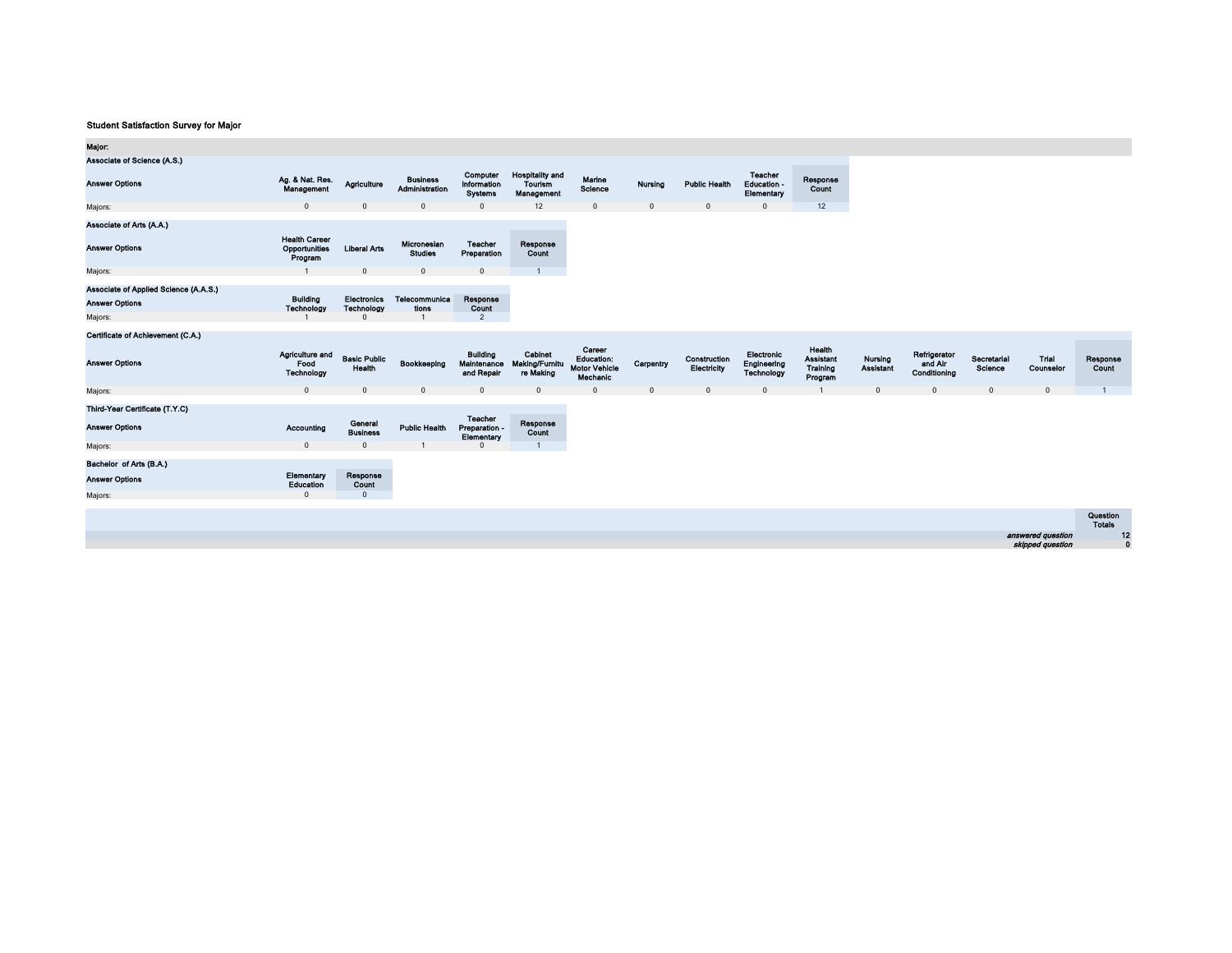| <b>State of Origin:</b> |                     |                   |
|-------------------------|---------------------|-------------------|
| <b>Answer Options</b>   | Response<br>Percent | Response<br>Count |
| Chuuk                   | 8.3%                |                   |
| Kosrae                  | $0.0\%$             | 0                 |
| Pohnpei                 | 66.7%               | 8                 |
| Yap                     | 25.0%               | 3                 |
| Other (please specify)  |                     | $\mathbf 0$       |
|                         | answered question   | 12                |
|                         | skipped question    | Ü                 |